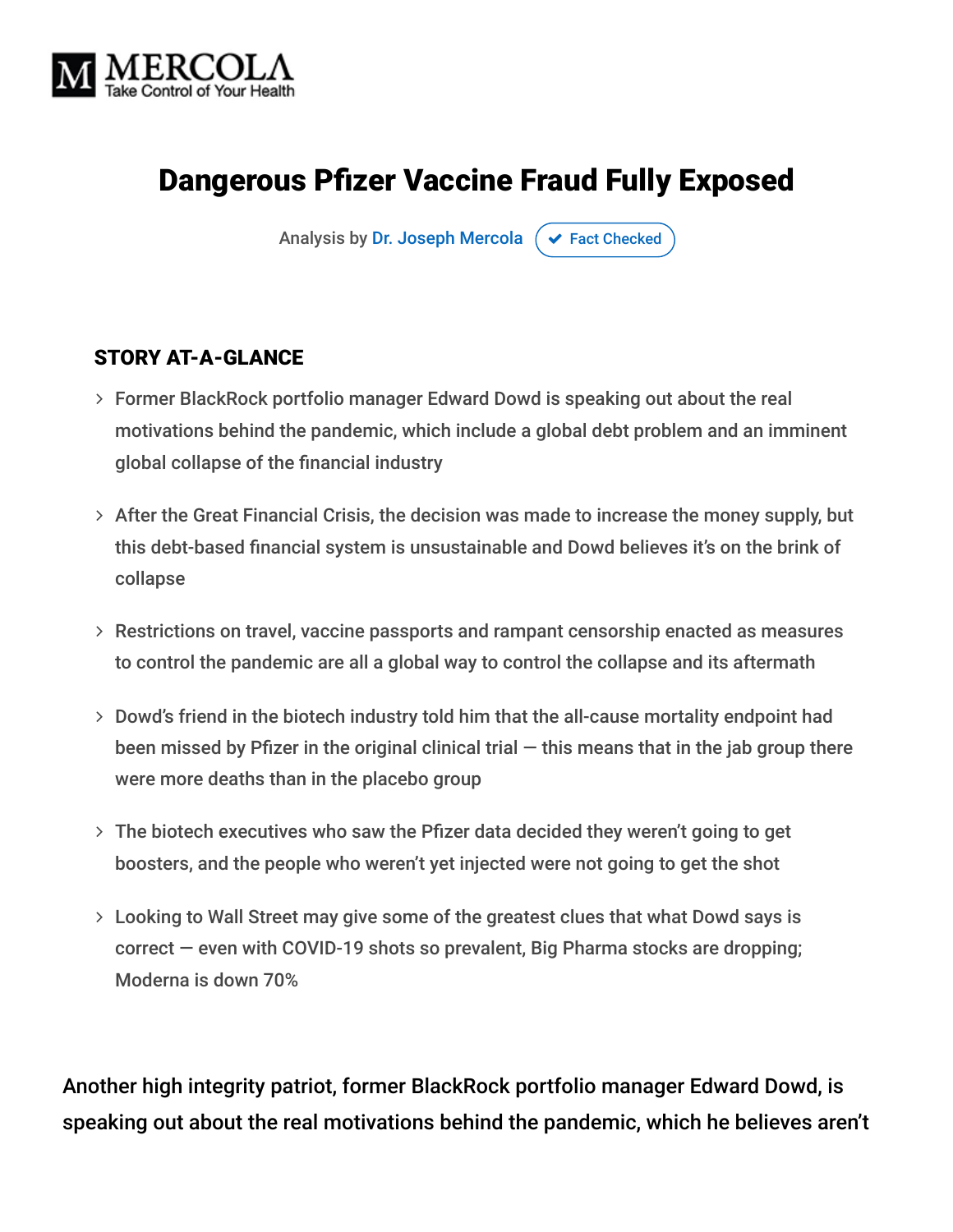about COVID at all. Instead, it's all about money — specifically a global debt problem and an imminent global collapse of the financial industry.

During his career, Dowd witnessed two bubbles  $-$  corporate fraud and then bank fraud  $$ and now he believes we're in the third bubble, which involves central banks and governments. 1

"A lot of the regulatory agencies have been captured by deep-pocketed money interests, and so we have to spread the word and awareness through educating people, because the governments aren't going to come and rescue us this time. We, the people, are going to do it, I believe," he says. $^{\rm 2}$ 

## Deaths Increased After COVID Shots

Dowd became suspicious of COVID-19 shots early on, as he reviewed data on side effects from the Vaccine Adverse Event Reporting System (VAERS). "These jabs kill people and they maim people. That's my personal belief, and I think I'm 100% correct," he says.<sup>3</sup>

Dowd has been analyzing data about mortality rates before and after COVID-19 shots became widespread, and found that death rates worsened in 2021 — after the shots became prevalent — compared to 2020, particularly among non-COVID-related deaths among young people.

For instance, Scott Davison, the CEO of Indiana-based insurance company OneAmerica, reported the death rate for 18- to 64-year-olds has risen 40% compared to before the pandemic. 4

Further, insurance companies citing higher mortality rates include Hartford Insurance Group, which announced mortality increased 32% from 2019 and 20% from 2020 prior to the shots. Lincoln National also stated death claims have increased 13.7% year over year and 54% in quarter 4 compared to 2019. $^{\rm 5}$  Dowd tweeted: $^{\rm 6}$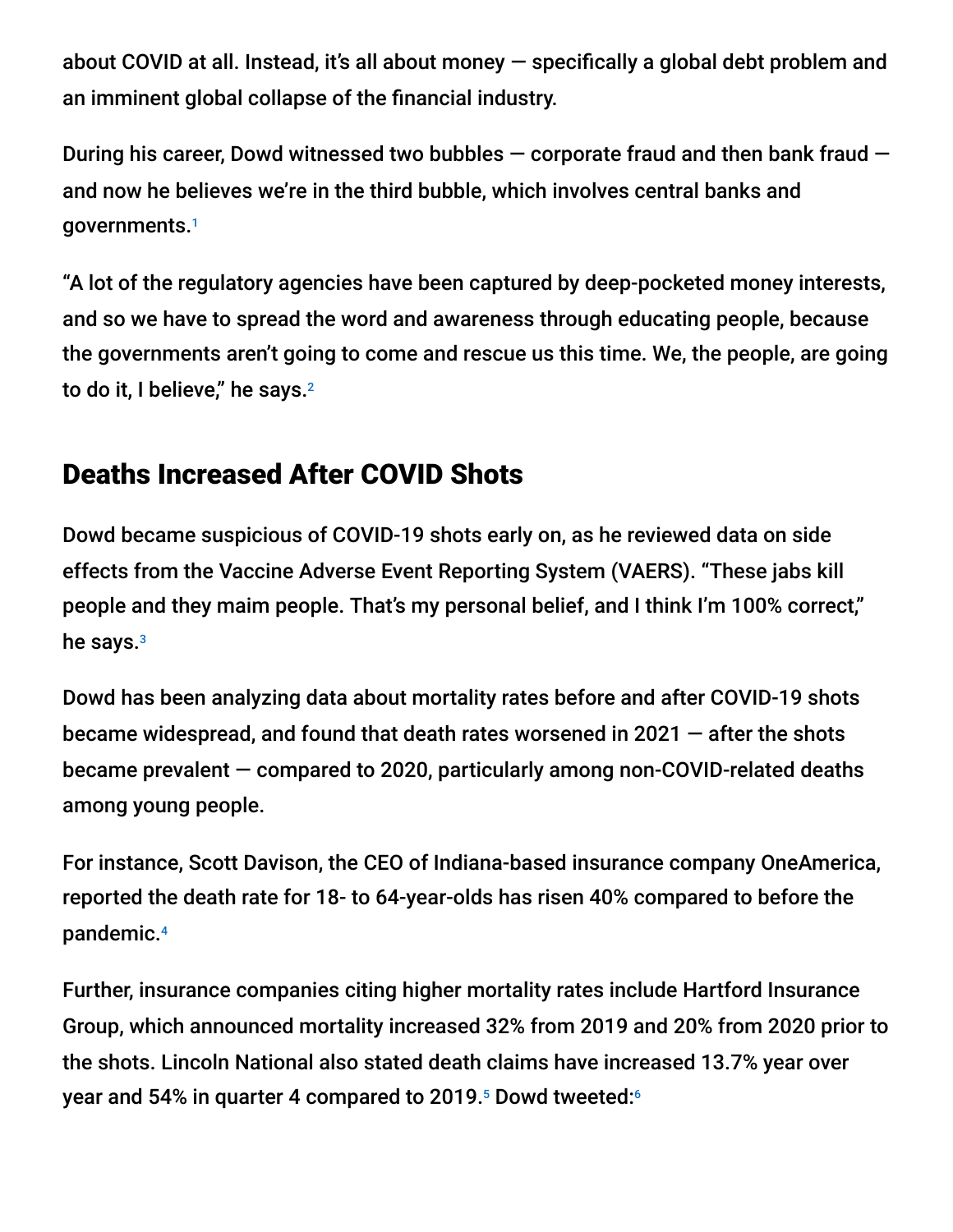*"Randy Frietag CFO just explained that in 2021 the share of young people dying from covid doubled in the back half of the year & that's driven the result for Lincoln & its peers. He cited 40% in 3Q and 35% in 4Q were below the age of 65 … Mandates are killing folks … This shouldn't be happening with miracle vaccines in a working age population period and a mild Omicron."*

Further, Dowd pointed out "a spike in mortality among younger, working-age individuals coincided with vaccine mandates. The spike in younger deaths peaked in Q3 2021 when COVID deaths were extremely low (but rising into the end of September)." 7

Dowd also reported data from public funeral home company Carriage Services, which announced a 28% increase in September 2021 compared to September 2020, while August had a 13% increase. He tweeted: 8,9

*"Business has been quite good since the introduction of the vaccines & the stock was up 106% in 2021. Curious no? Guys this is shocking as 89% of Funeral homes are private in US. We are seeing the tip of the iceberg."*

## The Global Debt Bubble Is at Its Peak

The pandemic was the perfect cover for central banks to print money for an "emergency," Dowd said. $10$  "Under the cover of Covid they were able to print 65% more money to keep this thing afloat, but we're at the end days here."<sup>11</sup> After the Great Financial Crisis, the decision was made to increase the money supply, but for every dollar you create, you create a dollar in debt, which then gets multiplied across the globe.

This debt-based financial system is unsustainable and Dowd believes it's on the brink of collapse. "My overarching thesis is that we have a global debt problem, and after the Great Financial Crisis (of 2007-2008), all the central banks and the governments started pumping money into the system." $^{12}$  Since 2008, the central banks have cooperated to keep the debt bubble afloat  $-$  he used the example of negative yielding bonds in Europe — but it can't stay afloat forever.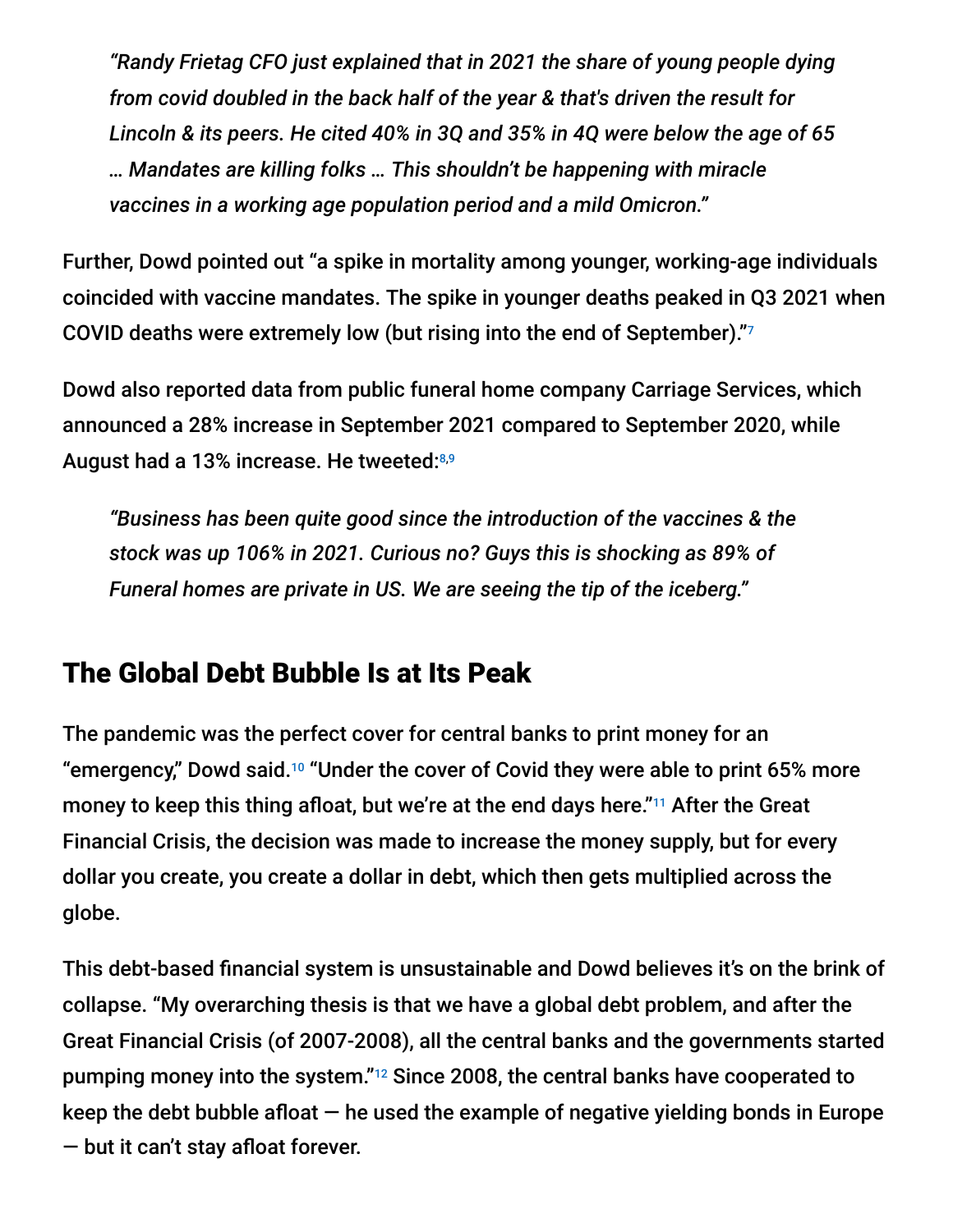Restrictions on travel, vaccine passports and rampant censorship enacted as measures to control the pandemic are all a global way to control the collapse and its aftermath, Dowd believes, put in place under the guise of medical care: 13

*"If you know a debt bubble is going to blow up, and pensions won't be able to be paid and people's life savings will be wiped out, wouldn't it be interesting to use COVID as cover to set up a system to prevent all that from happening, a medical system … under the guise of medical welfare or help. It's a stealth tyrannical system that can be switched from medical to riot prevention pretty quick."*

"That's what I would do if I was anticipating a global debt problem," he added. $^{14}$  When asked whether the collapse is guaranteed, Dowd said, "Absolutely, it's just a matter of time." He didn't want to speculate on whether the collapse would be this year, next year or at another point in the future, but believes it will be sooner rather than later. Still, he stressed that people shouldn't run out to make investment decisions based on this prediction.

## The Cat Is Out of the Bag

With solid data that non-COVID deaths have skyrocketed among young people since the introduction of COVID-19 shots, evidence of fraud in Pfizer's COVID shot trials and disturbing Department of Defense (DOD) data on COVID injection side effects, Dowd believes it's only a matter of time before the criminals behind this scheme are held accountable.

For instance, three DOD whistleblowers datamined the DOD health database, revealing significant increases in rates of miscarriage, cancer, neurological disease and stillbirths since COVID-19 jabs rolled out.<sup>15</sup> This, combined with nonsensical public health mandates, doesn't add up: 16

*"The responses from governments to this virus that doesn't kill 99.9% of us makes no sense. And they're all unified in their determination to put in these systems — these digital vaccination/passport systems. They're all globally*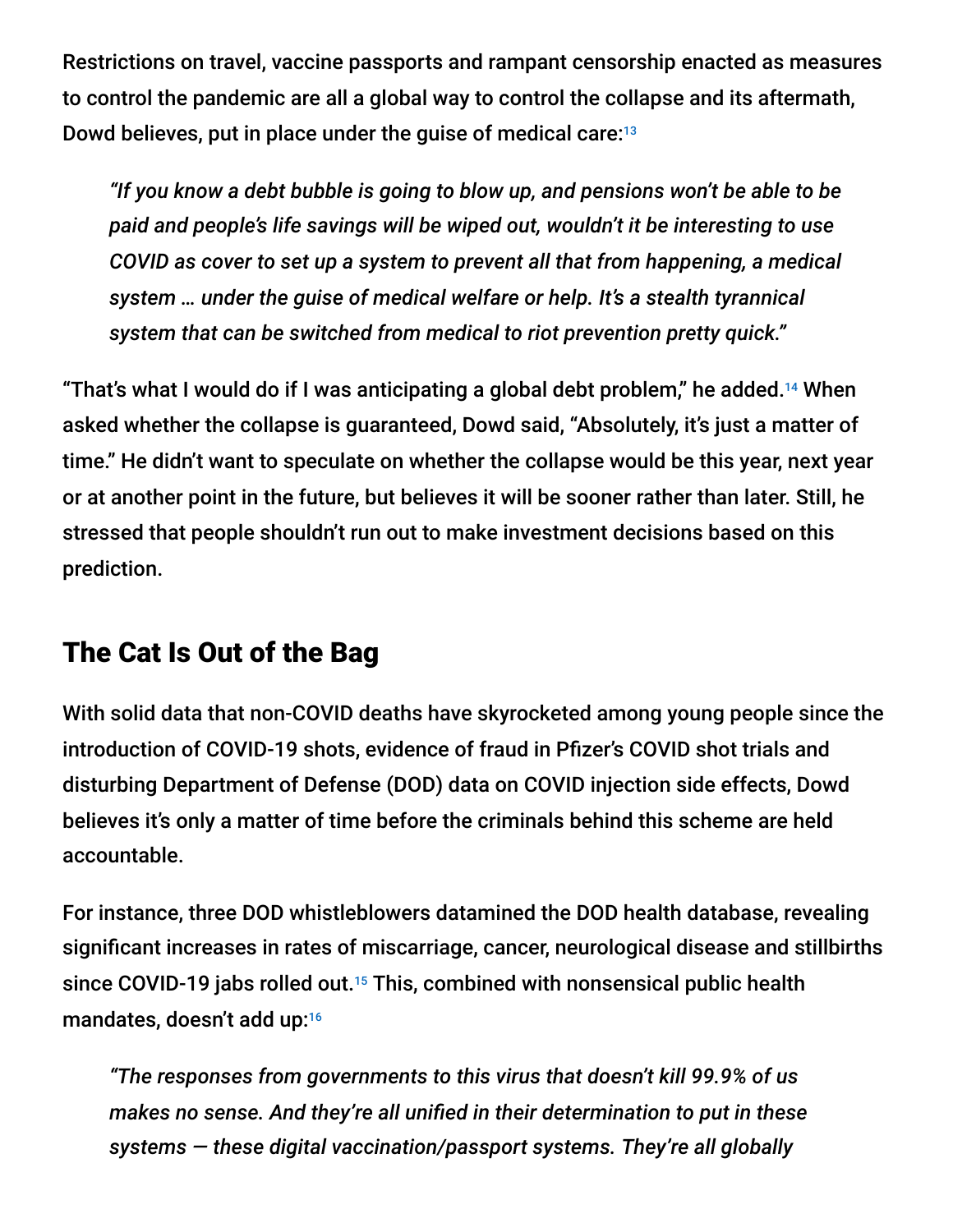*synced. They all want us to get these jabs, and it's too unified. I suspect there's a problem coming down the road."*

The systems, including ever-expanding plans for digital currency, vaccine passports and digital IDs, are in place for control and power.<sup>17</sup> While digital IDs are being promoted as convenient and easy, underneath it is the ability to track  $-$  and tax  $-$  everything you do.

If you buy the "wrong" products or foods, you could be penalized by being heavily taxed, for instance, and there's no limit to how high the tax could go or what products or activities could be affected. Even the promotion of fake meat in lieu of real animal protein, Dowd believes, is a way of turning people off animal-based protein, which is key for health and growth. "They want you to get sick and die," he said, or at the very least to stay physically weak.

"It's a total enslavement system," Dowd said. "And then they can cut off your digital currency if you behave badly, like they do in China … digital currency and social credit will be tied. If you're a 'bad citizen,' they turn it off and you disappear."<sup>18</sup> The answer, Dowd believes, lies in eliminating the debt-based monetary system: 19

*"We have to have a monetary system that is no longer debt-based … that allows real investments in real things, not financial speculation … I think it's going to go from global back to local. So it's really important to make real human relationships locally, develop a network of people who you trust, who you can rely on that will take care of you. It's not about money. It's about human connection and taking care of each other."*

In the meantime, he stressed that "cash is good" if you think a financial crash is looming and offered these warning signs of imminent financial collapse:

- Lots of currency fluctuations versus the dollar
- Bond market yields rising fast, because they've been kept artificially low
- Signs of officials no longer speaking in public
- Watch equity markets and prices of gold and silver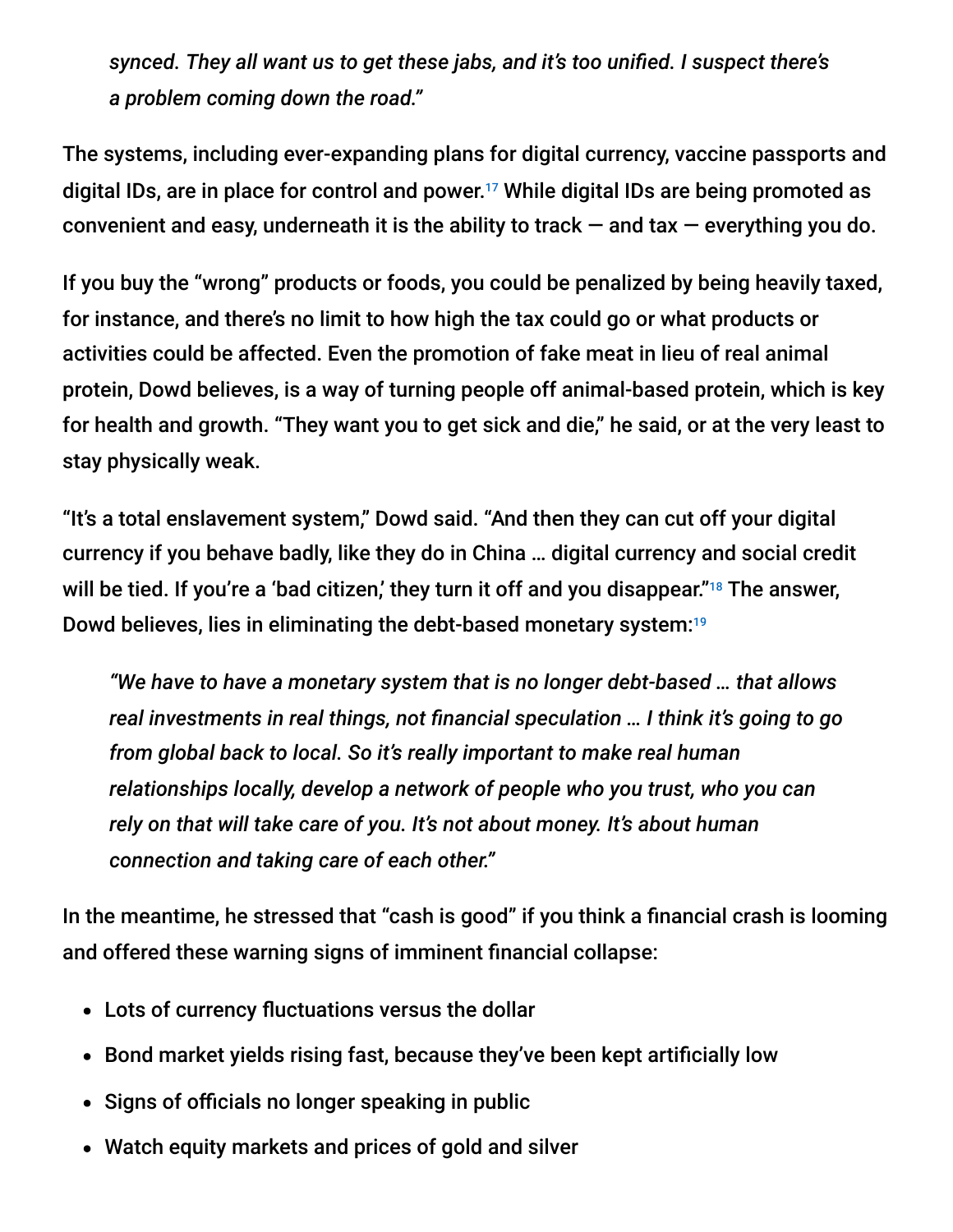## Pfizer Fraud Revealed

Dowd was wary of getting a COVID-19 shot from the beginning. "Operation Warp Speed sounds like a disaster," he said, noting that the drug is experimental and it normally takes seven to 10 years for safety data for shots to be effective. He saw side effects to the shots being reported to the VAERS database early on, so he was very suspicious and didn't take the shot.

Then, around November, a friend in the biotech industry told him that the all-cause mortality endpoint had been missed by Pfizer in the original clinical trial  $-$  this means that in the jab group there were more deaths than in the placebo group. Normally, during the drug approval process, if you fail that endpoint, you do not get approved.

Dowd said. "When that came out in November, the biotech executives who saw that decided they weren't going to get boosters, and the people who weren't vaxxed were not going to get vaxxed."20 Seeing we've been misled, Dowd started to share his thoughts on Twitter. Around that time, the FDA decided to hide the clinical data from the trial for 75 years.

"When I saw that, that's when I got very vocal and said fraud has occurred. How do I know that? They won't show us the clinical data."<sup>21</sup> Then, he spoke with Brooke Jackson, a regional director formerly employed by Pfizer subcontractor Ventavia Research Group, which was testing Pfizer's COVID-19 vaccine.

She witnessed falsified data, unblinded patients, inadequately trained vaccinators and lack of proper follow-up on adverse events that were reported. After notifying Ventavia about her concerns, repeatedly, she made a complaint to the U.S. Food and Drug Administration  $-$  and was fired the same day. $^{22}$  Dowd believes this fraud could not have occurred without the help of the FDA.

## FDA Executive: Annual COVID Shots Imminent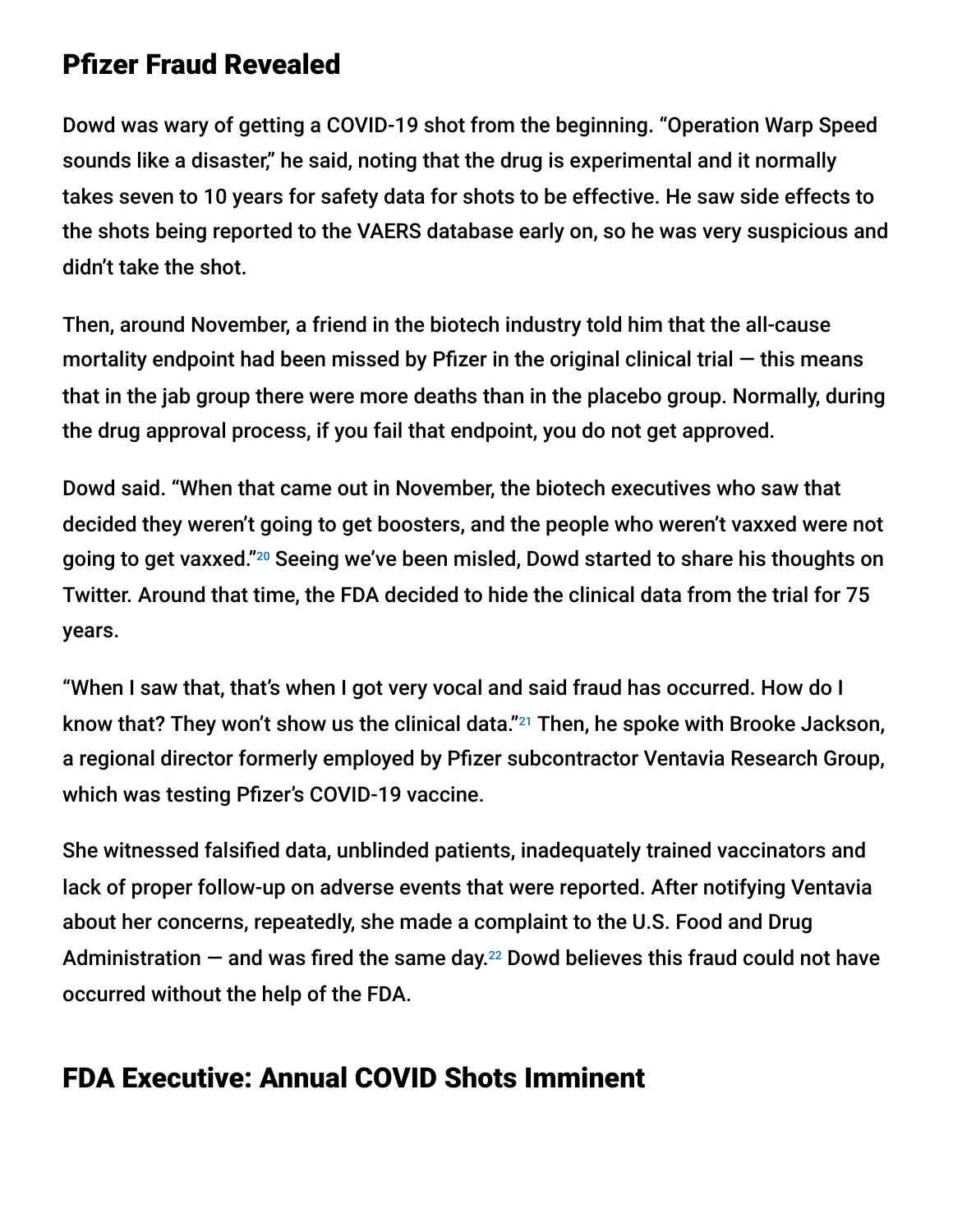If you thought you'd be done with COVID-19 shots after the first two or three doses, you're mistaken. The end game was revealed in footage published by Project Veritas, in which FDA executive officer of countermeasures initiative Christopher Cole speaks about the FDA's conflicts of interest.

"You'll have to get an annual shot [COVID vaccine]," he said. "I mean, it hasn't been formally announced yet because they don't want to, like, rile everyone up." He explained: 23

*"Well, there's a money incentive for Pfizer and the drug companies to promote additional vaccinations … it'll be recurring fountain of revenue. It might not be that much initially, but it'll be recurring — if they can — if they can get every person required at an annual vaccine, that is a recurring return of money going into their company … that's one of the benefits. They clearly want it also for that reason."*

Cole also states, "Biden wants to inoculate as many people as possible" and, when it comes to approving COVID-19 shots for toddlers, states, "They're not going to not approve [emergency use authorization for children 5 years old or less]." 24

In an official statement, the FDA responded to Cole's remarks by saying, "The person purportedly in the video does not work on vaccine matters and does not represent the views of the FDA." 25

However, as it stands, looking to Wall Street may give some of the greatest clues that what Dowd says is correct — even with COVID-19 shots so prevalent, Big Pharma stocks are dropping. Moderna, for instance, was down nearly 70% from its all-time highs of 2021.26 "In a normal time, that would make lots of news." The answer, he believes, lies in each person speaking up for freedom: 27

*"We all have to get involved. We can no longer remain silent … if you believe what I say about what's going on with the Pfizer fraud, you need to make your loved ones aware of it. You're going to have to have uncomfortable*